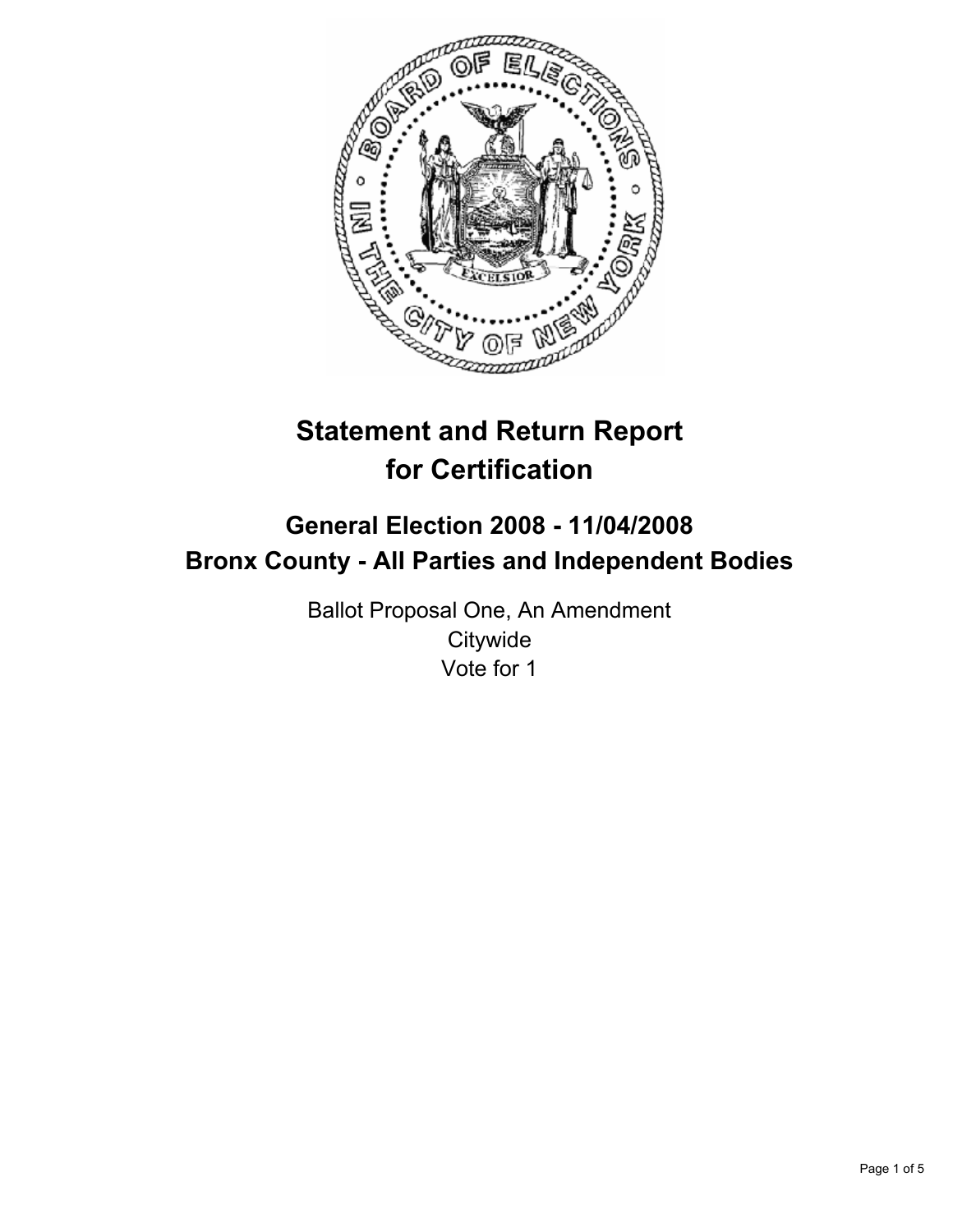

### **Assembly District 76**

| <b>PUBLIC COUNTER</b> | 34,121 |
|-----------------------|--------|
| <b>EMERGENCY</b>      | 1,139  |
| ABSENTEE/MILITARY     | 570    |
| <b>AFFIDAVIT</b>      | 1,908  |
| <b>Total Ballots</b>  | 37,825 |
| <b>YES</b>            | 3,754  |
| <b>NO</b>             | 1,482  |
| <b>Total Votes</b>    | 5,236  |
| Unrecorded            | 32,589 |

# **Assembly District 77**

| <b>PUBLIC COUNTER</b> | 29,297 |
|-----------------------|--------|
| <b>EMERGENCY</b>      | 555    |
| ABSENTEE/MILITARY     | 552    |
| AFFIDAVIT             | 1,998  |
| <b>Total Ballots</b>  | 32,480 |
| <b>YES</b>            | 2,246  |
| <b>NO</b>             | 845    |
| <b>Total Votes</b>    | 3,091  |
| Unrecorded            | 29,389 |

#### **Assembly District 78**

| <b>PUBLIC COUNTER</b> | 24,852 |
|-----------------------|--------|
| <b>EMERGENCY</b>      | 123    |
| ABSENTEE/MILITARY     | 512    |
| AFFIDAVIT             | 1,678  |
| <b>Total Ballots</b>  | 27,286 |
| <b>YES</b>            | 2,906  |
| <b>NO</b>             | 1,051  |
| <b>Total Votes</b>    | 3,957  |
| Unrecorded            | 23,329 |

### **Assembly District 79**

| PUBLIC COUNTER       | 34,618 |
|----------------------|--------|
| <b>EMERGENCY</b>     | 171    |
| ABSENTEE/MILITARY    | 521    |
| AFFIDAVIT            | 2,047  |
| <b>Total Ballots</b> | 37,432 |
| <b>YES</b>           | 2,653  |
| <b>NO</b>            | 948    |
| <b>Total Votes</b>   | 3,601  |
| Unrecorded           | 33,831 |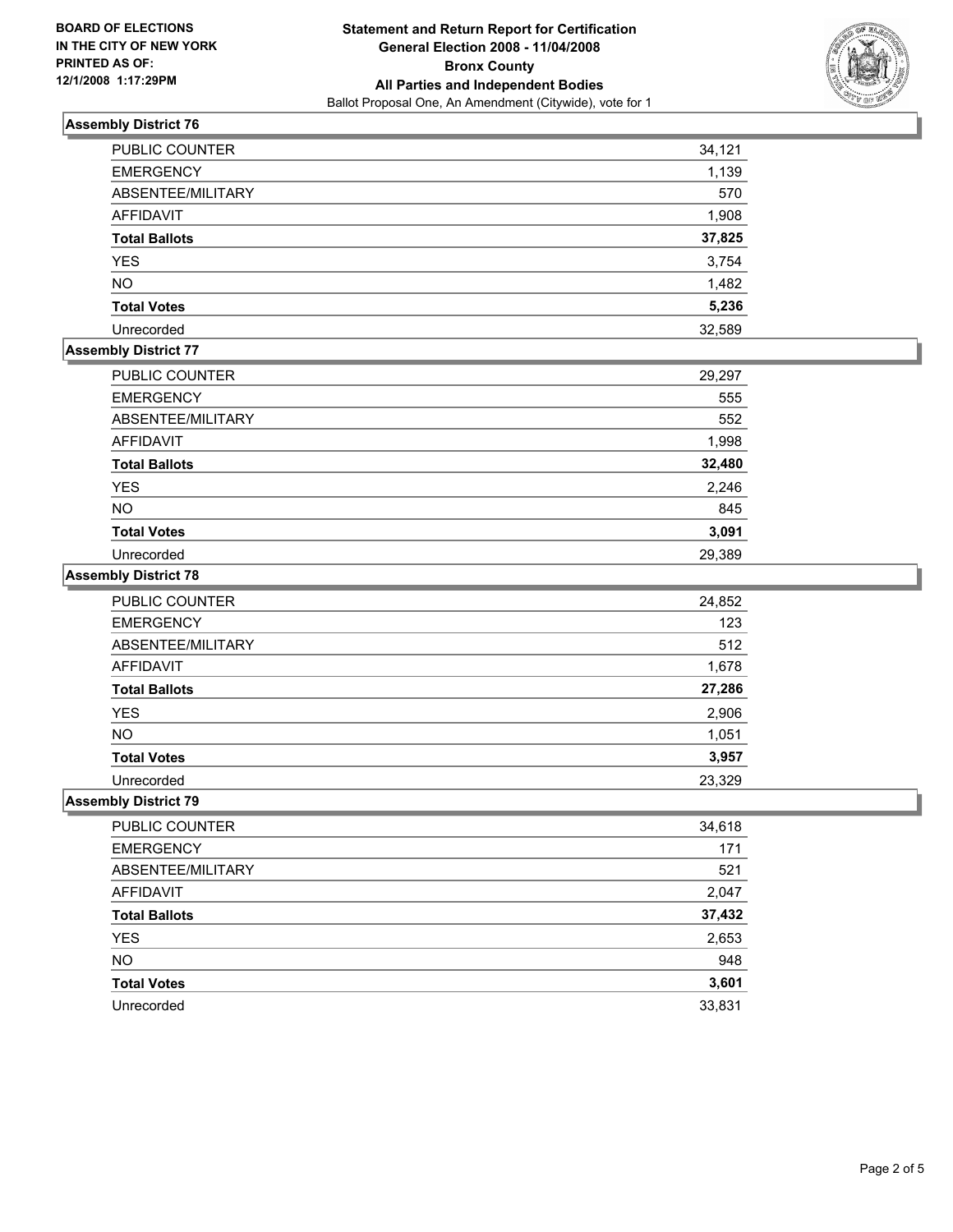

### **Assembly District 80**

| <b>PUBLIC COUNTER</b> | 30,969 |
|-----------------------|--------|
| <b>EMERGENCY</b>      | 329    |
| ABSENTEE/MILITARY     | 822    |
| <b>AFFIDAVIT</b>      | 1,668  |
| <b>Total Ballots</b>  | 33,946 |
| <b>YES</b>            | 5,003  |
| <b>NO</b>             | 1,812  |
| <b>Total Votes</b>    | 6,815  |
| Unrecorded            | 27,131 |

### **Assembly District 81**

| <b>PUBLIC COUNTER</b> | 36,584 |
|-----------------------|--------|
| <b>EMERGENCY</b>      | 985    |
| ABSENTEE/MILITARY     | 1,497  |
| AFFIDAVIT             | 1,620  |
| <b>Total Ballots</b>  | 41,144 |
| <b>YES</b>            | 7,545  |
| <b>NO</b>             | 2,183  |
| <b>Total Votes</b>    | 9,728  |
| Unrecorded            | 31.416 |

#### **Assembly District 82**

| PUBLIC COUNTER       | 41,822 |
|----------------------|--------|
| <b>EMERGENCY</b>     | 435    |
| ABSENTEE/MILITARY    | 1,289  |
| <b>AFFIDAVIT</b>     | 1,489  |
| <b>Total Ballots</b> | 45,180 |
| <b>YES</b>           | 7,217  |
| <b>NO</b>            | 2,658  |
| <b>Total Votes</b>   | 9,875  |
| Unrecorded           | 35,305 |

### **Assembly District 83**

| <b>PUBLIC COUNTER</b> | 35,690 |
|-----------------------|--------|
| <b>EMERGENCY</b>      | 375    |
| ABSENTEE/MILITARY     | 890    |
| AFFIDAVIT             | 1,677  |
| <b>Total Ballots</b>  | 38,731 |
| <b>YES</b>            | 3,179  |
| <b>NO</b>             | 1,176  |
| <b>Total Votes</b>    | 4,355  |
| Unrecorded            | 34,376 |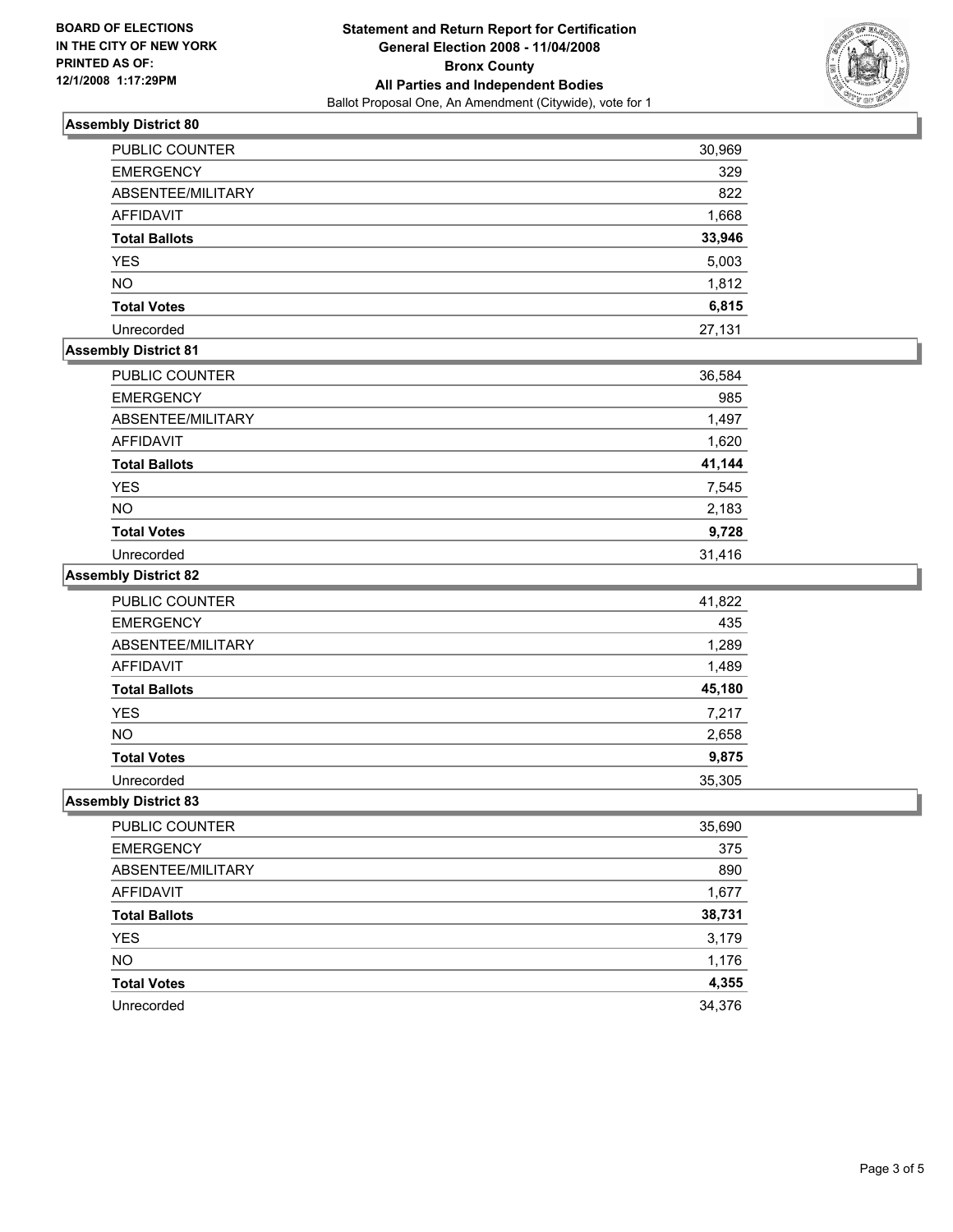

### **Assembly District 84**

| <b>PUBLIC COUNTER</b> | 30,754 |
|-----------------------|--------|
| <b>EMERGENCY</b>      | 188    |
| ABSENTEE/MILITARY     | 310    |
| AFFIDAVIT             | 1,762  |
| <b>Total Ballots</b>  | 33,087 |
| <b>YES</b>            | 2,125  |
| <b>NO</b>             | 828    |
| <b>Total Votes</b>    | 2,953  |
| Unrecorded            | 30,134 |

### **Assembly District 85**

| PUBLIC COUNTER       | 29,223 |
|----------------------|--------|
| <b>EMERGENCY</b>     | 124    |
| ABSENTEE/MILITARY    | 420    |
| <b>AFFIDAVIT</b>     | 1,800  |
| <b>Total Ballots</b> | 31,633 |
| <b>YES</b>           | 2,438  |
| <b>NO</b>            | 1,039  |
| <b>Total Votes</b>   | 3,477  |
| Unrecorded           | 28,156 |

#### **Assembly District 86**

| PUBLIC COUNTER       | 24,384 |
|----------------------|--------|
| <b>EMERGENCY</b>     | 252    |
| ABSENTEE/MILITARY    | 342    |
| <b>AFFIDAVIT</b>     | 1,606  |
| <b>Total Ballots</b> | 26,653 |
| <b>YES</b>           | 1,636  |
| <b>NO</b>            | 691    |
| <b>Total Votes</b>   | 2,327  |
| Unrecorded           | 24,326 |